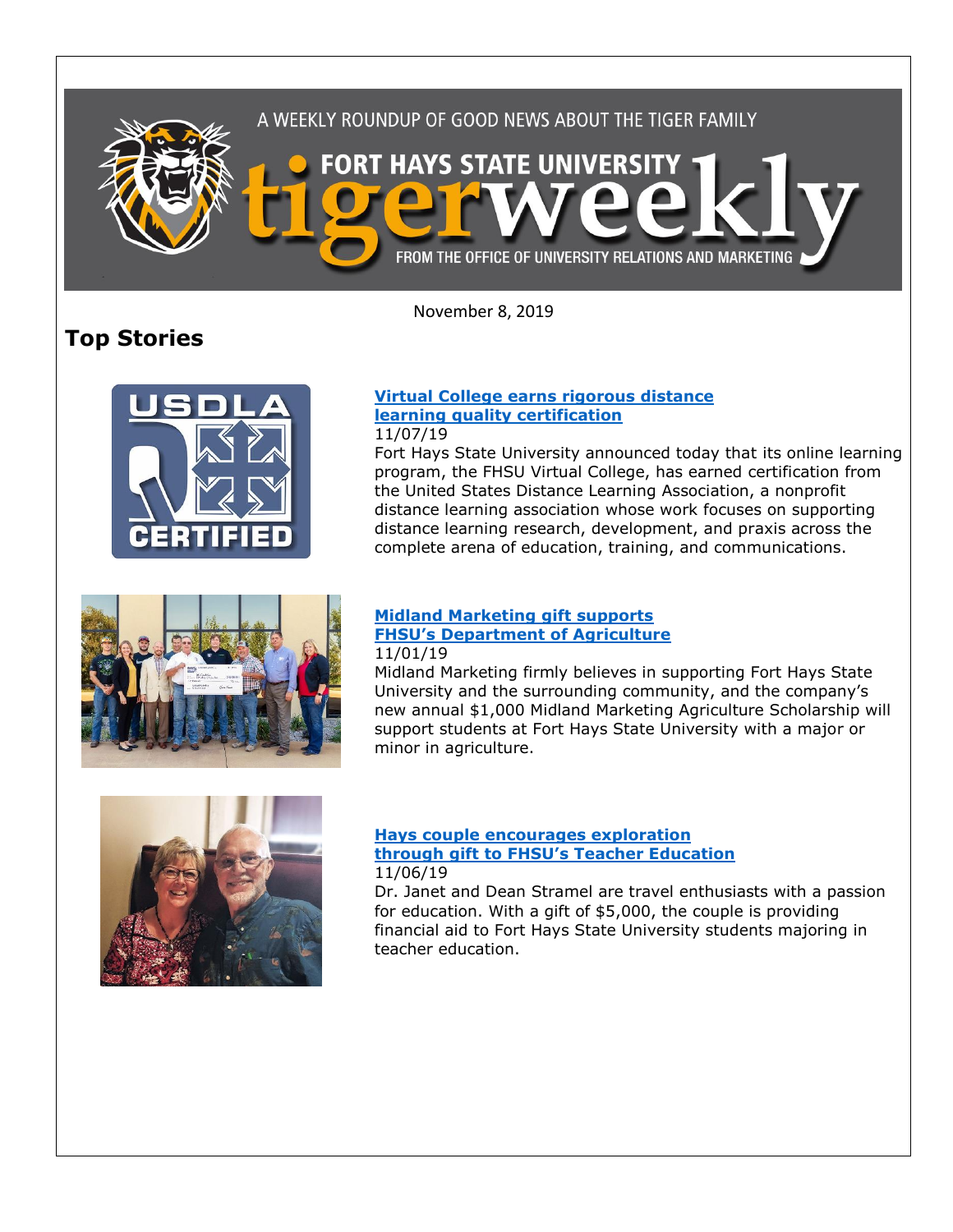# **Features**



# **MILITARY APPRECIATION DAY**

FORT HAYS STATE UNIVERSITY WELCOMES **Brigadier General David Weishaar**<br>Commanding Officer, Kansas Air National Guard Lieutenant Colonel Mark Mullinax<br>Lieutenant Colonel Mark Mullinax<br>Commanding Officer of the 997th Brigade Support Battalion Soldiers of the 997 Brigade Support Battalion To our service members, veterans and<br>support them, thank you for your servi

### **[Fort Hays State to honor, celebrate](https://www.fhsu.edu/news/2019/11/fort-hays-state-to-honor,-celebrate-service-members,-veterans-on-saturday)  [service members, veterans on Saturday](https://www.fhsu.edu/news/2019/11/fort-hays-state-to-honor,-celebrate-service-members,-veterans-on-saturday)** 11/06/19

The commanding officer of the Kansas Air National Guard, Brig. Gen. David Weishaar, will lead the guests of honor at Fort Hays State University's Military Appreciation Day on Saturday, Nov. 9, at Lewis Field Stadium.



**[Student voting at FHSU in 2018 mid-terms](https://www.fhsu.edu/news/2019/11/student-voting-at-fhsu-in-2018-mid-terms-up-14-percent-from-2014-mid-terms)  [up 14 percent from 2014 mid-terms](https://www.fhsu.edu/news/2019/11/student-voting-at-fhsu-in-2018-mid-terms-up-14-percent-from-2014-mid-terms)** 11/08/19

Fort Hays State University recently reported that student voting on its campus was up in last year's election, increasing to 40.2 percent in 2018 from a rate of 26.3 percent in 2014.

# **Accomplishments and Happenings**



# **[MDC connecting western Kansas businesses](https://www.fhsu.edu/news/2019/11/mdc-connecting-western-kansas-businesses-with-meet-and-greet-events)  [with meet-and-greet events](https://www.fhsu.edu/news/2019/11/mdc-connecting-western-kansas-businesses-with-meet-and-greet-events)**

11/4/19

In an effort to connect western Kansas businesses, the Management Development Center at Fort Hays State University is hosting four meet-and-greet events in October and November.



### **[FHSU students to perform big band jazz](https://www.fhsu.edu/news/2019/11/fhsu-students-to-perform-big-band-jazz)** 11/04/19

The combined jazz ensembles of Fort Hays State University will perform in a concert of big band jazz in its annual Fall Jazz Concert at 7:30 p.m. Thursday, Nov. 21, in the Beach/Schmidt Performing Arts Center.